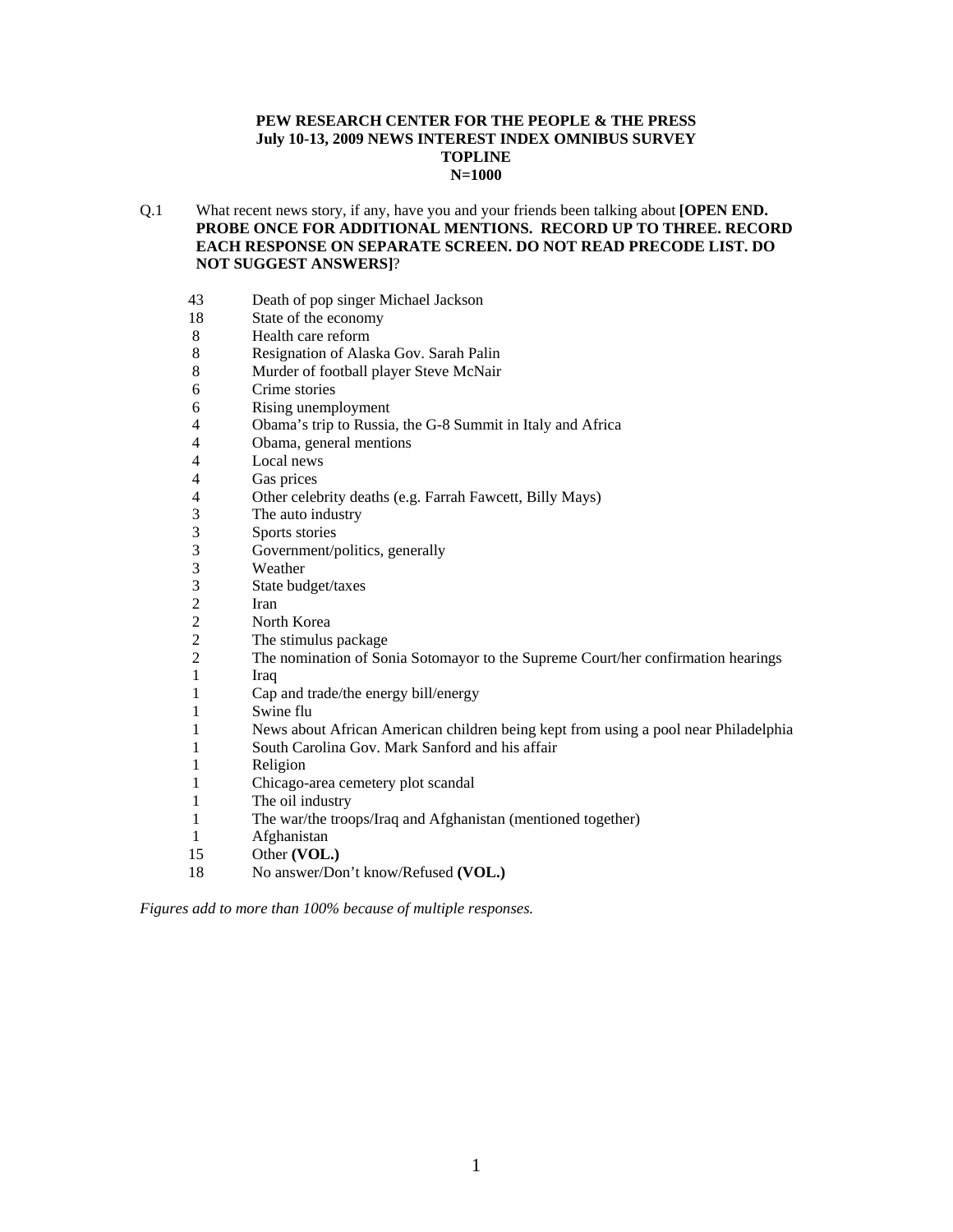Q.2 As I read a list of some stories covered by news organizations this past week, please tell me if you happened to follow each news story very closely, fairly closely, not too closely, or not at all closely. First, **[INSERT ITEM; RANDOMIZE] [IF NECESSARY** "Did you follow **[ITEM]**  very closely, fairly closely, not too closely or not at all closely?"**]** 

|    |                                                                    | Very     | Fairly  | Not too  | Not at all     | DK/            |
|----|--------------------------------------------------------------------|----------|---------|----------|----------------|----------------|
|    |                                                                    | closely  | closely | closely  | closely        | Refused        |
| a. | Michael Jackson's funeral and controversy<br>surrounding his death | 25       | 26      | 24       | 24             | 1              |
|    | July 2-5, 2009: The death of singer Michael                        | 25       | 29      | 28       | 18             | 1              |
|    | <b>Jackson</b>                                                     |          |         |          |                |                |
|    | June 26-29, 2009                                                   | 30       | 28      | 23       | 19             | $\ast$         |
|    | <b>TREND FOR COMPARISON—celebrity deaths:</b>                      |          |         |          |                |                |
|    | March 20-23, 2009: Death of actress Natasha                        |          |         |          |                |                |
|    | Richardson in a skiing accident                                    | 18       | 28      | 24       | 30             | ∗              |
|    | October 3-6, 2008: Death of Paul Newman                            | 19       | 29      | 28       | 23             | 1              |
|    | June 13-16, 2008: Death of Meet the Press host                     |          |         |          |                |                |
|    | <b>Tim Russert</b>                                                 | 28       | 23      | 19       | 30             | $\ast$         |
|    | January 25-28, 2008: Death of actor Heath                          |          |         |          |                |                |
|    | Ledger                                                             | 13       | 29      | 27       | 30             | 1              |
|    | November 30-December 3, 2007: Death of NFL                         |          |         |          |                |                |
|    | player Sean Taylor                                                 | 14       | 25      | 22       | 38             | 1              |
|    | March 2-5, 2007: Death of Anna Nicole Smith                        | 14       | 19      | 30       | 36             | 1              |
|    | February 23-26, 2007                                               | 13       | 22      | 33       | 31             | 1              |
|    | February 16-19, 2007                                               | 14       | 25      | 29       | 31             | 1              |
|    | February 9-12, 2007                                                | 11       | 27      | 31       | 30             | 1              |
|    | September, 2006: Death of the Crocodile                            |          |         |          |                |                |
|    | Hunter, Steve Irwin, from a stingray strike                        | 30       | 36      | 21       | 12             | 1              |
|    | December, 2001: Death of former Beatle                             |          |         |          |                |                |
|    | George Harrison                                                    | 10       | 23      | 30       | 35             | $\mathbf{2}$   |
|    | July, 1999: Death of John F. Kennedy Jr., his                      |          |         |          |                |                |
|    |                                                                    |          |         |          |                |                |
|    | wife and sister-in-law in a plane crash near                       | 54       | 29      | 13       | $\overline{4}$ | $\overline{0}$ |
|    | Martha's Vineyard                                                  |          |         |          |                |                |
|    | March, 1999: Death of former baseball player                       | 18       | 33      |          | 21             |                |
|    | Joe DiMaggio                                                       |          | 31      | 27<br>31 |                | 1              |
|    | June, 1998: The death of Frank Sinatra                             | 17<br>54 |         |          | 20             | 1<br>$\ast$    |
|    | September, 1997: The death of Princess Diana                       |          | 31      | 11       | $\overline{4}$ |                |
|    | August, 1995: The death of Jerry Garcia                            | 9        | 19      | 23       | 45             | 4              |
|    | August, 1995: The death of Mickey Mantle                           | 24       | 36      | 21       | 18             | 1              |
|    | May, 1994: The suicide of rock star Kurt<br>Cobain                 | $\tau$   | 14      | 25       | 52             | $\overline{2}$ |
|    | TREND FOR COMPARISON-Michael Jackson:                              |          |         |          |                |                |
|    | June, 2005: Michael Jackson trial                                  | 13       | 31      | 29       | 26             |                |
|    |                                                                    | 12       | 23      | 32       | 32             | 1              |
|    | Mid-March, 2005                                                    |          |         |          |                | $\mathbf{1}$   |
|    | February, 2005                                                     | $\,8\,$  | 17      | 30       | 44             | 1              |
|    | November, 2003: Recent charges of child                            |          |         |          |                |                |
|    | molestation against Michael Jackson                                | 29       | 27      | 22       | 20             | 2              |
|    | January, 1994: Michael Jackson's personal                          |          |         |          |                |                |
|    | problems                                                           | 19       | 30      | 30       | 20             | 1              |
|    | December, 1993                                                     | 15       | 25      | 27       | 32             | 1              |
| b. | President Obama's trip to Russia and the G-8                       |          |         |          |                |                |
|    | Summit in Italy                                                    | 14       | 30      | 24       | 30             | 1              |
|    | <b>TREND FOR COMPARISON:</b>                                       |          |         |          |                |                |
|    | April 17-20, 2009: Trip to Mexico and Latin                        |          |         |          |                |                |
|    | America                                                            | 17       | 26      | 25       | 32             | $\ast$         |
|    |                                                                    |          |         |          |                |                |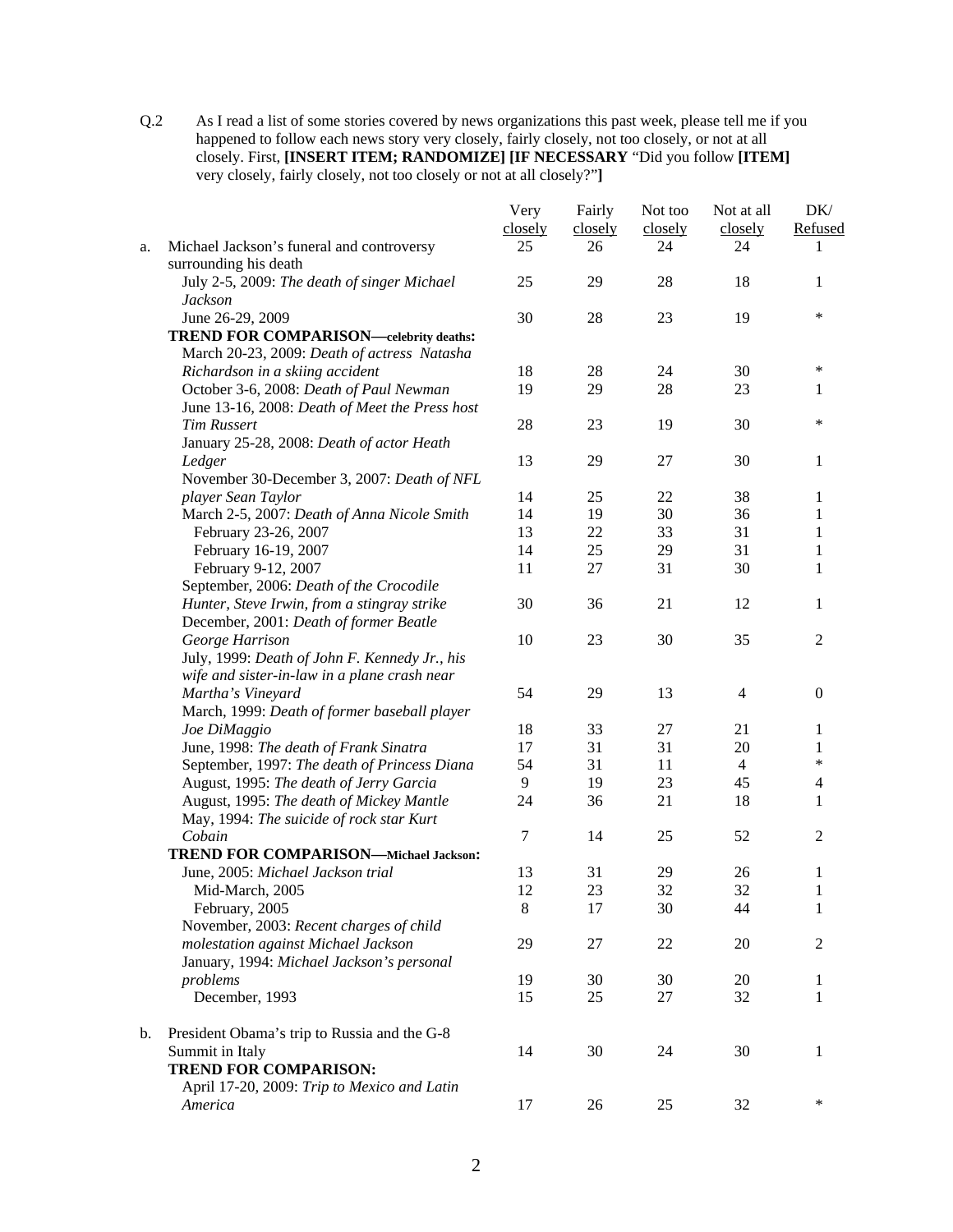## **Q.2 CONTINUED…**

|    |                                                 | Very    | Fairly  | Not too          | Not at all       | DK/                    |
|----|-------------------------------------------------|---------|---------|------------------|------------------|------------------------|
|    |                                                 | closely | closely | closely          | closely          | Refused                |
|    | April 9-13, 2009: Visit to Turkey and Iraq      | 23      | 29      | 22               | 26               | $\ast$                 |
|    | April 3-6, 2009: Trip to Europe and meetings    |         |         |                  |                  |                        |
|    | with foreign leaders                            | 25      | 35      | 21               | 19               | $\ast$                 |
|    |                                                 |         |         |                  |                  |                        |
| c. | Reports about the condition of the U.S. economy | 37      | 38      | 13               | 11               | ∗                      |
|    | July 2-5, 2009                                  | 38      | 35      | 15               | 12               | $\ast$                 |
|    | June 19-22, 2009                                | 42      | 33      | 15               | 10               | $\ast$                 |
|    | June 12-15, 2009                                | 41      | 35      | 12               | 12               | $\ast$                 |
|    | June 5-8, 2009                                  | 41      | 34      | 11               | 14               | $\ast$                 |
|    | May 29-June 1, 2009                             | 43      | 37      | 11               | $8\,$            | $\ast$                 |
|    | May 21-24, 2009                                 | 44      | 35      | 13               | 9                | $\ast$                 |
|    | May 15-18, 2009                                 | 44      | 35      | 12               | $8\,$            | $\ast$                 |
|    | May 8-11, 2009                                  | 42      | 34      | 12               | 12               | $\ast$                 |
|    | May 1-4, 2009                                   | 47      | 36      | 11               | 5                | 1                      |
|    | April 17-20, 2009                               | 52      | 30      | 10               | $\overline{7}$   | 1                      |
|    | April 9-13, 2009                                | 48      | 29      | 13               | 10               | $\boldsymbol{0}$       |
|    | March 27-30, 2009                               | 48      | 32      | 10               | 10               | $\ast$                 |
|    | March 20-23, 2009                               | 52      | 34      | $\,8\,$          | 6                | $\ast$                 |
|    | March 13-16, 2009                               | 48      | 33      | $\overline{9}$   | 10               | $\ast$                 |
|    | February 27-March 2, 2009                       | 56      | 30      | $8\,$            | $\sqrt{6}$       | $\ast$                 |
|    | February 13-16, 2009                            | 55      | 29      | 10               | $\boldsymbol{6}$ | $\ast$                 |
|    | January 30-February 2, 2009                     | 52      | 31      | 12               | 5                | $\ast$                 |
|    | January 23-26, 2009                             | 57      | 30      | $\,8\,$          | 5                | $\boldsymbol{0}$       |
|    | January 16-19, 2009                             | 43      | 35      | 13               | 9                | $\ast$                 |
|    | January 2-4, 2009                               | 42      | 36      | 15               | $\boldsymbol{7}$ | ∗                      |
|    | December 12-15, 2008                            | 51      | 33      | 9                | $\boldsymbol{7}$ | ∗                      |
|    | December 5-8, 2008                              | 42      | 38      | 13               | $\overline{7}$   | ∗                      |
|    | November 21-24, 2008                            | 59      | 24      | $\overline{9}$   | $\,8\,$          | $\ast$                 |
|    | November 14-17, 2008                            | 56      | 29      | 9                | 6                | ∗                      |
|    | November 7-10, 2008                             | 54      | 31      | $\,8\,$          | $\boldsymbol{7}$ | $\ast$                 |
|    | October 31-November 3, 2008                     | 63      | 27      | 6                | $\overline{4}$   | $\ast$                 |
|    | October 24-27, 2008                             | 52      | 35      | $\boldsymbol{7}$ | 5                | 1                      |
|    | October 17-20, 2008                             | 62      | 29      | $\sqrt{6}$       | 3                | $\ast$                 |
|    | October 10-13, 2008                             | 65      | 25      | $\boldsymbol{7}$ | $\mathfrak{Z}$   | $\ast$                 |
|    | October 3-6, 2008                               | 69      | 23      | $\sqrt{5}$       | 3                | ∗                      |
|    | September 26-29, 2008                           | 70      | 22      | $\sqrt{5}$       | 3                | ∗                      |
|    | September 19-22, 2008                           | 56      | 27      | 12               | 5                | ∗                      |
|    | September 5-8, 2008                             | 44      | 33      | 16               | 7                | ∗                      |
|    | August 29-31, 2008                              | 41      | 34      | 13               | 11               | 1                      |
|    | August 15-18, 2008                              | 39      | 36      | 15               | 10               | *                      |
|    | August 8-11, 2008                               | 39      | 35      | 16               | 10               | ∗                      |
|    | August 1-4, 2008                                | 47      | 34      | 11               | $\,8\,$          | $\boldsymbol{0}$       |
|    | July 25-28, 2008                                | 46      | 32      | 10               | 12               | $\ast$                 |
|    | July 18-21, 2008                                | 45      | 33      | 13               | 9                | $\ast$                 |
|    | July 11-14, 2008                                | 44      | 33      | 12               | 10               | 1                      |
|    | June 27-30, 2008                                | 49      | 31      | 12               | $\tau$           | $\mathbf{1}$           |
|    | June 13-16, 2008                                | 42      | 33      | 14               | 11               | $\ast$                 |
|    | May 9-12, 2008                                  | 45      | 31      | 13               | 11               | $\ast$                 |
|    |                                                 | 43      | 31      | 15               | 10               |                        |
|    | May 2-5, 2008                                   |         |         | 13               | 10               | 1                      |
|    | April 18-21, 2008                               | 41      | 35      |                  |                  | $\mathbf{1}$<br>$\ast$ |
|    | April 4-7, 2008                                 | 39      | 37      | 12               | 12               | $\ast$                 |
|    | March 28-31, 2008                               | 42      | 36      | 14               | $8\,$<br>9       | *                      |
|    | March 20-24, 2008                               | 45      | 33      | 13               |                  |                        |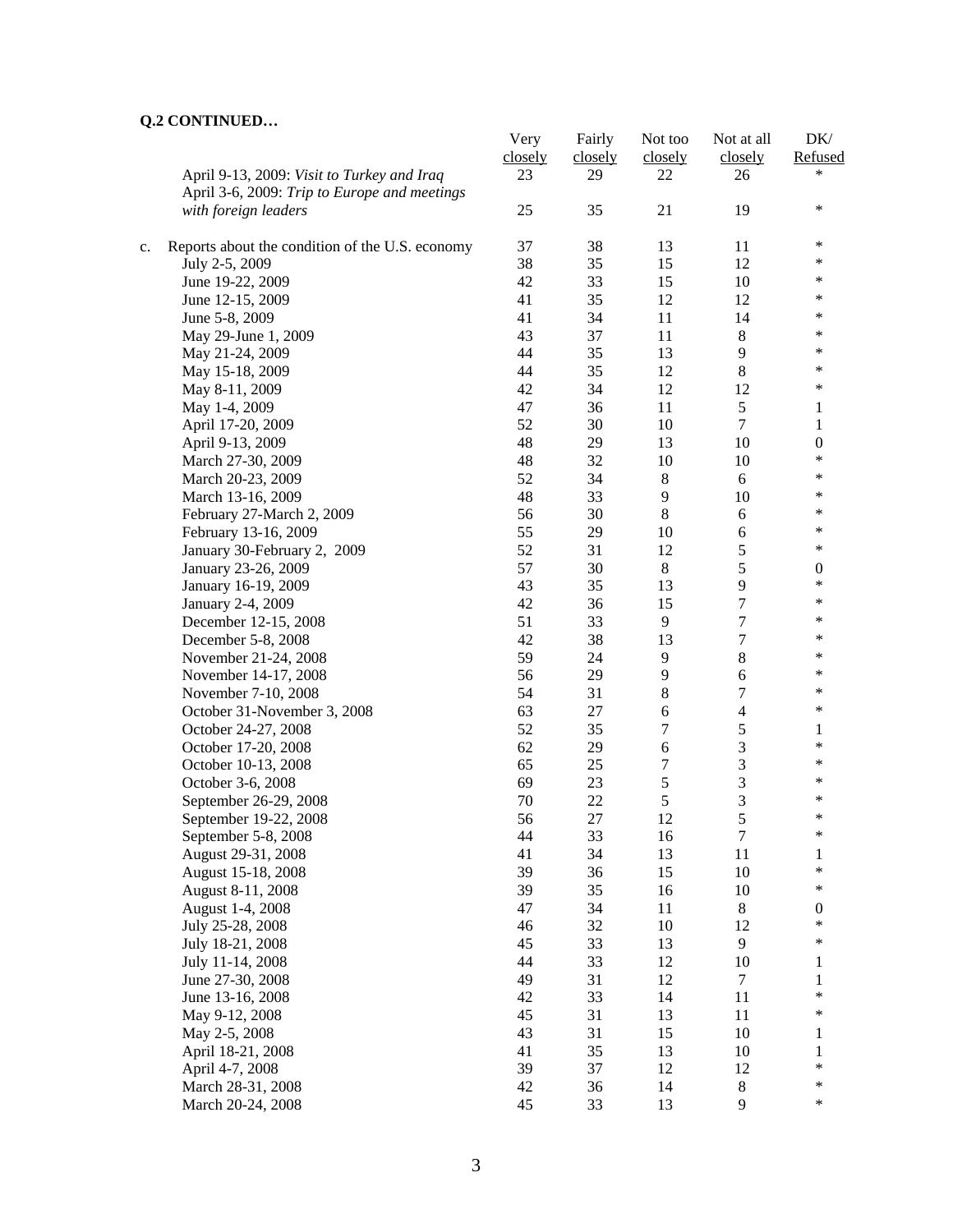# **Q.2 CONTINUED…**

|                           | Very    | Fairly  | Not too | Not at all     | DK/              |
|---------------------------|---------|---------|---------|----------------|------------------|
|                           | closely | closely | closely | closely        | Refused          |
| February 29-March 3, 2008 | 38      | 35      | 15      | 11             | 1                |
| February 15-18, 2008      | 37      | 36      | 11      | 16             | 8                |
| February 1-4, 2008        | 40      | 37      | 14      | $\,8\,$        | 1                |
| January 18-21, 2008       | 42      | 31      | 16      | 11             | $\ast$           |
| January 11-14, 2008       | 36      | 32      | 15      | 16             | 1                |
| November 2-5, 2007        | 27      | 37      | 16      | 19             | $\mathbf{1}$     |
| October 19-22, 2007       | 25      | 34      | 20      | 21             | $\ast$           |
| August 10-13, 2007        | 28      | 36      | 18      | 18             | $\ast$           |
| Mid-November, 2006        | 31      | 40      | 17      | 11             | 1                |
| December, 2005            | 35      | 35      | 18      | 11             | $\mathbf{1}$     |
| Early November, 2005      | 35      | 39      | 17      | 9              | $\ast$           |
| Mid-May, 2005             | 30      | 39      | 19      | 11             | 1                |
| January, 2005             | 35      | 41      | 17      | $\tau$         | $\ast$           |
| Mid-October, 2004         | 30      | 43      | 16      | 10             | 1                |
| Early September, 2004     | 39      | 34      | 15      | 11             | 1                |
| Mid-January, 2004         | 37      | 41      | 15      | $\tau$         | $\ast$           |
| December, 2003            | 35      | 38      | 14      | 11             | $\overline{2}$   |
| November, 2003            | 40      | 34      | 15      | 10             | $\mathbf{1}$     |
| October, 2003             | 32      | 39      | 16      | 12             | $\mathbf{1}$     |
| September, 2003           | 39      | 30      | 18      | 12             | $\mathbf{1}$     |
| March, 2003               | 40      | 35      | 16      | $\,8\,$        | $\mathbf{1}$     |
| February, 2003            | 42      | 33      | 15      | 10             | $\ast$           |
| January, 2003             | 40      | 35      | 13      | 11             | 1                |
| December, 2002            | 38      | 34      | 17      | 10             | 1                |
| February, 2002            | 35      | 40      | 15      | 9              | 1                |
| January, 2002             | 30      | 44      | 16      | 9              | $\mathbf{1}$     |
| December, 2001            | 37      | 40      | 13      | 8              | $\overline{c}$   |
| Mid-November, 2001        | 41      | 36      | 15      | $\tau$         | 1                |
| June, 2001                | 24      | 41      | 18      | 16             | 1                |
| May, 2001                 | 34      | 36      | 15      | 15             | $\boldsymbol{0}$ |
| April, 2001               | 36      | 34      | 16      | 13             | $\mathbf{1}$     |
| February, 2001            | 30      | 39      | 18      | 12             | $\mathbf{1}$     |
| January, 2001             | 32      | 38      | 17      | 11             | $\overline{c}$   |
| June, 1995                | 26      | 41      | 22      | 11             | $\ast$           |
| March, 1995               | 27      | 45      | 19      | $\overline{9}$ | $\ast$           |
| February, 1995            | 23      | 41      | 22      | 13             | 1                |
| December, 1994            | 28      | 43      | 20      | 9              | $\ast$           |
| October, 1994             | 27      | 40      | 20      | 12             |                  |
| June, 1994                | 25      | 42      | 23      | 10             | 1<br>$\ast$      |
| May, 1994                 | 33      | 40      | 16      | 10             | 1                |
| January, 1994             | 34      | 39      | 16      | 10             | 1                |
| Early January, 1994       | 36      | 44      | 13      | 7              | $\ast$           |
| December, 1993            | 35      | 41      | 15      | $8\,$          |                  |
|                           |         |         |         |                | 1<br>$\ast$      |
| October, 1993             | 33      | 38      | 20      | 9              |                  |
| September, 1993           | 37      | 40      | 14      | 8              | 1<br>∗           |
| Early September, 1993     | 39      | 39      | 14      | 9              |                  |
| August, 1993              | 41      | 36      | 14      | 9              | ∗                |
| May, 1993                 | 37      | 38      | 18      | 6              | 1<br>$\ast$      |
| February, 1993            | 49      | 36      | 10      | 5              | ∗                |
| January, 1993             | 42      | 39      | 12      | 7              |                  |
| September, 1992           | 43      | 37      | 13      | 6              | 1                |
| May, 1992                 | 39      | 39      | 15      | 6              | 1                |
| March, 1992               | 47      | 38      | 11      | $\overline{4}$ | $\ast$           |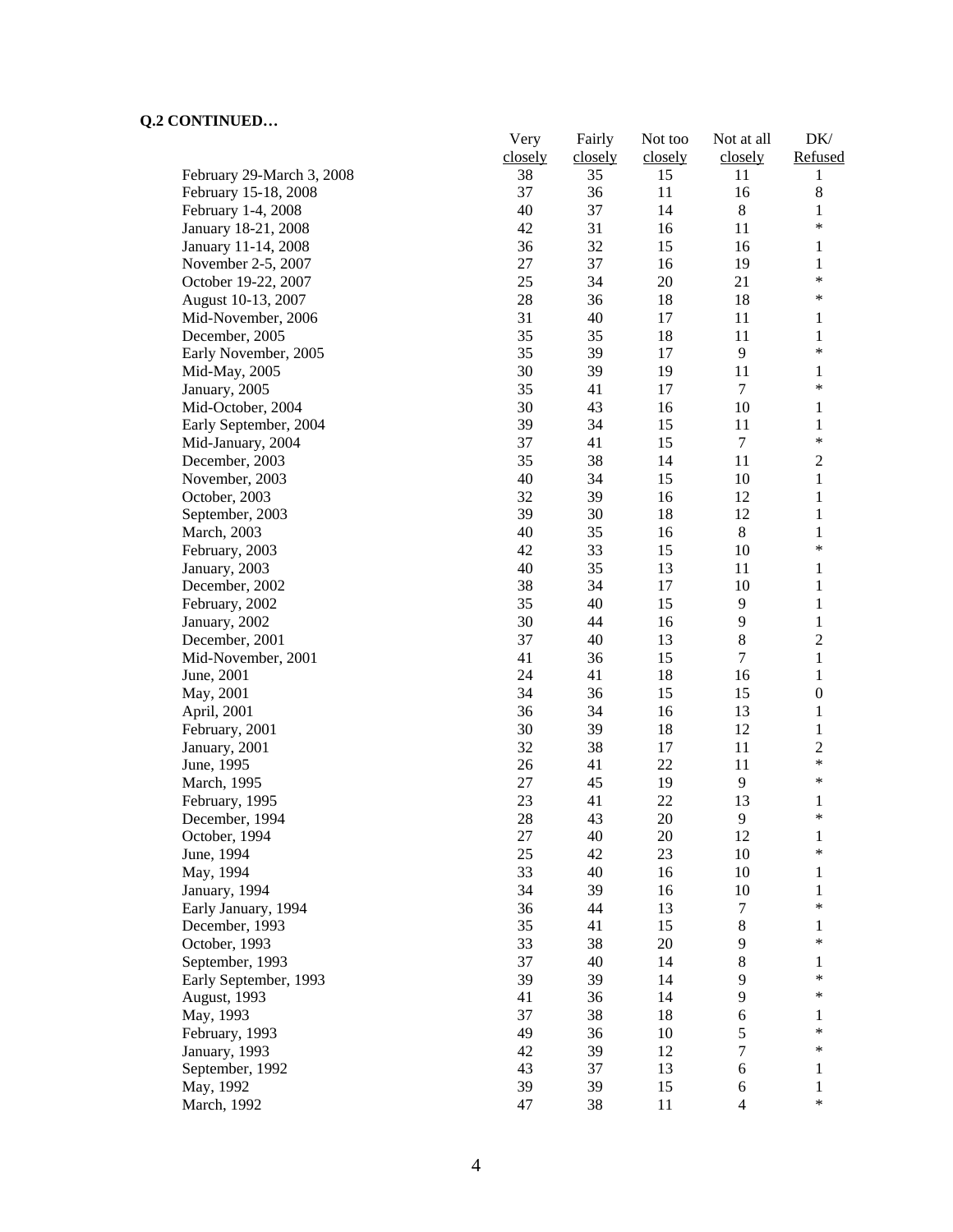### **Q.2 CONTINUED…**

|    |                                                 | Very    | Fairly  | Not too | Not at all     | DK/          |
|----|-------------------------------------------------|---------|---------|---------|----------------|--------------|
|    |                                                 | closely | closely | closely | closely        | Refused      |
|    | February, 1992                                  | 47      | 37      | 10      | 6              | *            |
|    | January, 1992                                   | 44      | 40      | 11      | $\sqrt{5}$     | $\ast$       |
|    | October, 1991                                   | 36      | 38      | 16      | 9              | 1            |
| d. | Debate in Washington over health care reform    | 24      | 29      | 20      | 27             | $\ast$       |
|    | June 26-29, 2009                                | 29      | 26      | 20      | 25             | 1            |
|    | June 19-22, 2009                                | 28      | 28      | 20      | 23             | $\ast$       |
|    | June 12-15, 2009                                | 29      | 26      | 18      | 26             | $\ast$       |
|    | <b>TREND FOR COMPARISON:1</b>                   |         |         |         |                |              |
|    | May 15-18, 2009: Debate over Obama's health     |         |         |         |                |              |
|    | care plans                                      | 25      | 30      | 20      | 24             | $\ast$       |
|    | March 6-9, 2009: Obama proposing a              |         |         |         |                |              |
|    | \$630 billion fund for overhauling health care  | 41      | 32      | 13      | 14             | $\ast$       |
|    | September, 1994: The Clinton                    |         |         |         |                |              |
|    | administration's health care reform proposals   | 32      | 41      | 18      | 9              | $\ast$       |
|    | June, 1994                                      | 34      | 40      | 19      | 7              | *            |
|    | May, 1994                                       | 37      | 37      | 16      | 9              | 1            |
|    | January, 1994                                   | 38      | 38      | 15      | 9              | $\ast$       |
|    | Early January, 1994                             | 40      | 40      | 14      | 6              | $\ast$       |
|    | December, 1993                                  | 45      | 35      | 12      | $\overline{7}$ | 1            |
|    | October, 1993                                   | 44      | 32      | 17      | 6              | $\mathbf{1}$ |
|    | September, 1993                                 | 49      | 34      | 11      | 6              | $\ast$       |
|    | August, 1993: Reports about the White House     |         |         |         |                |              |
|    | task force on health care reform headed by      |         |         |         |                |              |
|    | <b>Hillary Clinton</b>                          | 27      | 32      | 25      | 15             | 1            |
|    | June, 1993                                      | 28      | 38      | 19      | 15             | $\ast$       |
|    | May, 1993                                       | 30      | 30      | 25      | 14             | 1            |
| e. | Riots in western China                          | 5       | 18      | 27      | 50             | *            |
|    | <b>TREND FOR COMPARISON:</b>                    |         |         |         |                |              |
|    | March 20-24, 2008: Violent protests in Tibet    |         |         |         |                |              |
|    | against the Chinese government                  | 12      | 27      | 26      | 35             | $\ast$       |
| f. | Sarah Palin's resignation as governor of Alaska | 14      | 28      | 28      | 30             | $\ast$       |
|    | <b>TREND FOR COMPARISON:</b>                    |         |         |         |                |              |
|    | November 14-17, 2008: News about Sarah          |         |         |         |                |              |
|    | Palin and her political future                  | 16      | 23      | 31      | 30             | $\ast$       |

 $\frac{1}{1}$ 

May 15-18, 2009 asked about: "Debate over Barack Obama's health care plans." March 6-9, 2009 asked about: "Barack Obama proposing a \$630 billion fund for overhauling the U.S. health care system." September, 1993 through September, 1994 asked about: "The Clinton Administration's health care reform proposals." May, 1993 through August, 1993 asked about: "Reports about the White House task force on health care reform headed by Hillary Clinton."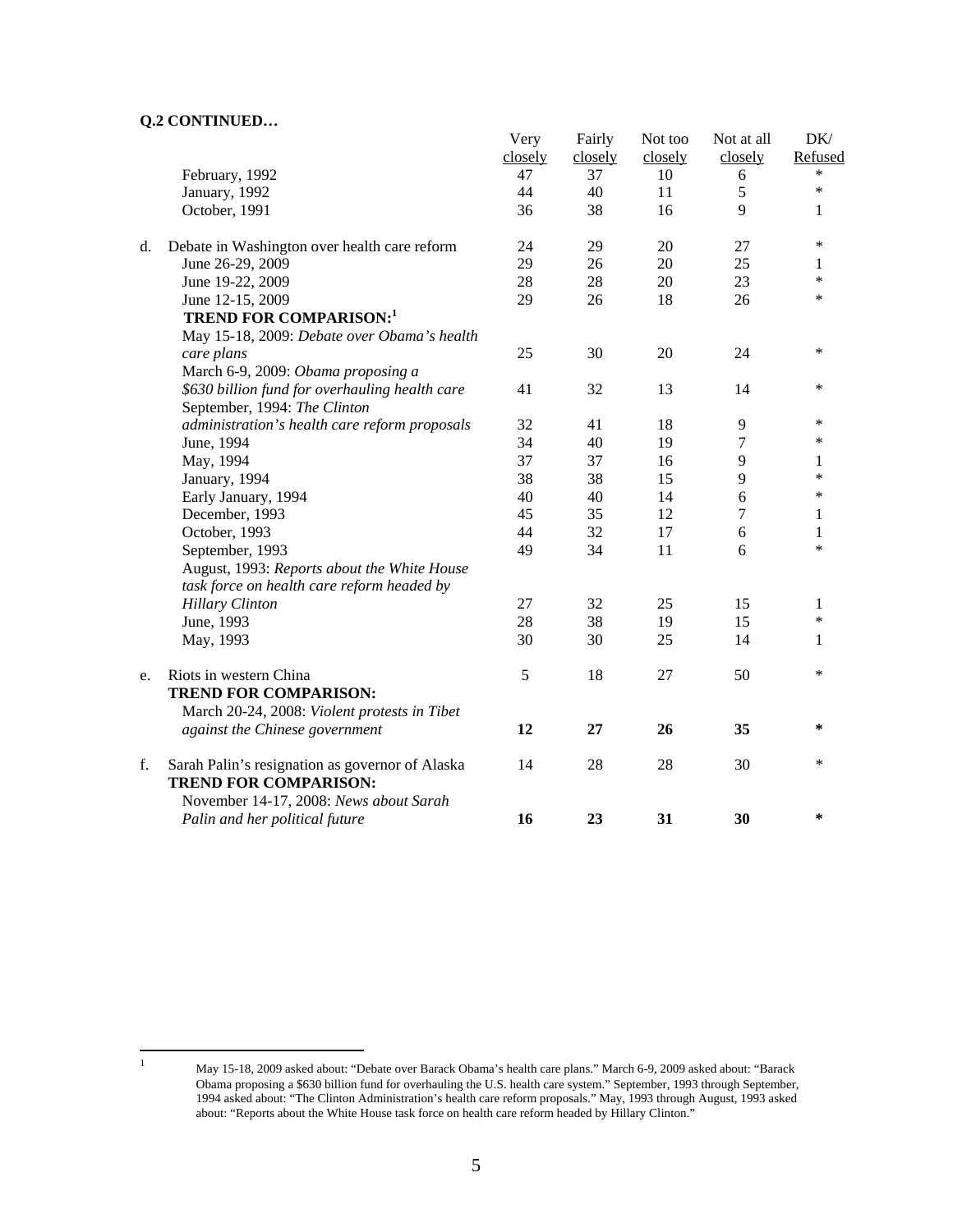- Q.3 Which ONE of the stories I just mentioned have you followed most closely, or is there another story you've been following MORE closely? [**DO NOT READ LIST. ACCEPT ONLY ONE RESPONSE.]** 
	- 29 Michael Jackson's funeral and controversy surrounding his death
	- 20 Reports about the condition of the U.S. economy
	- 12 President Obama's trip to Russia and the G-8 Summit in Italy
	- 11 Debate in Washington over health care reform
	- 8 Sarah Palin's resignation as governor of Alaska<br>2 Riots in western China
	- Riots in western China
	- 9 Some other story **(VOL.)**<br>10 Don't know/Refused **(VO**
	- 10 Don't know/Refused **(VOL.)**

#### Q.4 How much if anything, have you heard about each of the following? Have you heard a lot, a little or nothing at all? **[READ AND RANDOMIZE]**

|    |                                                                                                                                                                   | A lot | A little | Nothing<br>at all | DK/<br>Refused |
|----|-------------------------------------------------------------------------------------------------------------------------------------------------------------------|-------|----------|-------------------|----------------|
| a. | Claims that a private swimming pool near Philadelphia<br>discriminated against a group of black and Latino children                                               | 16    | 31       | 53                |                |
| b. | Computer attacks on American and<br>South Korean government web sites<br><b>TREND FOR COMPARISON:</b><br>April 9-13, 2009: Reports that foreign spies have hacked | 15    | 36       | 49                | *              |
|    | into the U.S. electric grid                                                                                                                                       | 14    | 34       | 52                | *              |
| c. | The murder of quarterback Steve McNair in Nashville                                                                                                               | 41    | 43       | 16                | *              |
| d. | Allegations that workers at a cemetery near Chicago dug up bodies<br>and resold graves for their own profit                                                       | 26    | 38       | 35                | *              |

On another topic…

Q.5 All things considered….these days have you been hearing too much, too little, or the right amount about Sarah Palin?

| Oct. 24-27,                    |  |
|--------------------------------|--|
|                                |  |
| 38<br>Too much<br>46           |  |
| 18<br>Too little<br>18         |  |
| 33<br>Right amount<br>40       |  |
| Don't know/Refused (VOL.)<br>3 |  |

Q.6 Would you say the press has been too easy, too tough or fair in the way it has covered Sarah Palin?

|    |                           | Oct. 3-6, |
|----|---------------------------|-----------|
|    |                           |           |
| 12 | Too easy                  | 21        |
| 36 | Too tough                 | 38        |
| 41 | Fair                      | 38        |
| 11 | Don't know/Refused (VOL.) | 3         |

 $\frac{1}{2}$ For October 24-27, 2008 this item was asked as part of a list of candidates.<br> $\frac{3}{2}$  For Ostober 2.6, 2008 this item was asked as part of a list of candidates.

For October 3-6, 2008 this item was asked as part of a list of candidates.